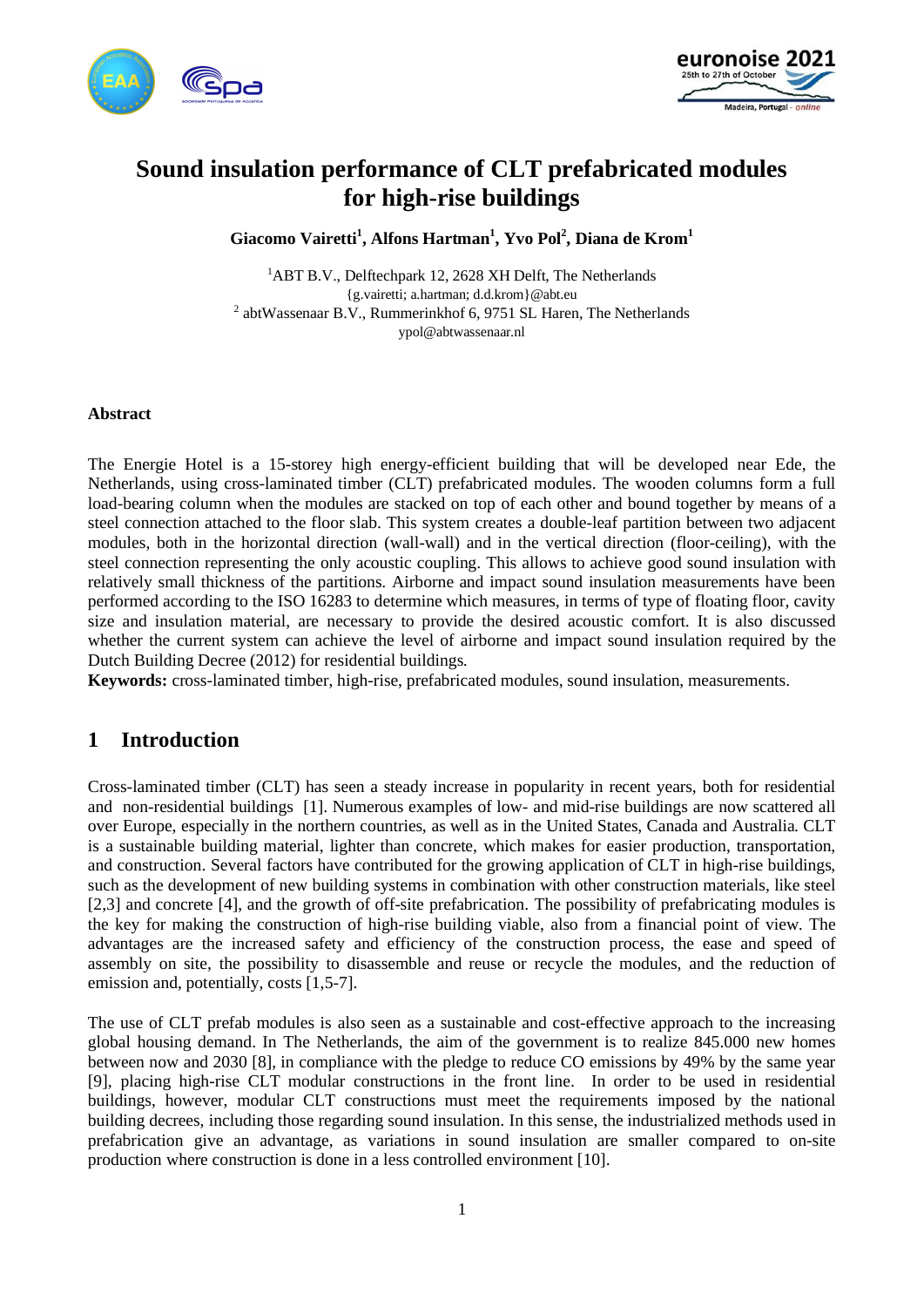

Prefab wooden modules are already employed both in residential and non-residential buildings, of which the 45-meter high Treet Tower in Bergen [11] and the Jakarta Hotel in Amsterdam with its hybrid CLT-concrete modules [12] are two notable examples. More and more high-rise buildings will make their appearance in the next few years. One of these is the Energie Hotel, a 15-storey high energy-efficient building that will be developed near Ede, the Netherlands, consisting of CLT prefab modules assembled around a steel central core. Each module has a pair of massive wooden columns which form a full load-bearing column when the modules are stacked on top of each other. The columns of adjacent modules are bound together by means of a steel connection attached to the floor slab, which in turn is connected to the steel central core. This system creates a double-leaf partition between two adjacent modules, both in the horizontal direction (wall-wall) and in the vertical direction (floor-ceiling), with the steel connection representing the only acoustic coupling. This allows to achieve good sound insulation with relatively small thickness of the partitions.

This paper presents the results of the airborne and impact sound insulation measurements performed by the authors on a pair of prototype CLT modules. The aim is to determine which measures, in terms of type of floating floor, cavity size and insulation material, are necessary to provide the desired acoustic comfort. It is also discussed whether the current system can achieve the level of airborne and impact sound insulation required by the Dutch Building Decree [13] for residential buildings.

# **2 Description of the measurement setup**

The sound insulation measurements have been performed in the factory facilities of Heko Spanten B.V. in Ede, The Netherlands, in January 2021. Two prototype CLT modules have been used for the test. The modules comprise of two load-bearing wooden columns at the façade side and a 240 mm 7-ply CLT floor, connected to each other by means of steel connections. The non-bearing walls consist of 80 mm 3-ply CLT panels, whereas a 60 mm 3-ply CLT panel is used for the ceiling. The temporary façade consists of a wooden frame with laminated double glass HR++ type GL33.1. All visible seams at the connections between the walls and the other construction elements have been closed with a wooden slat and made airtight with duct tape. A floating floor, with characteristics defined in Figure 1, is applied on top of the CLT floor, providing an additional mass of approximately 45 kg/m<sup>2</sup>. A 3D representation of the module is given in Figure 2.



Figure 1. Wall, floor and ceiling constructions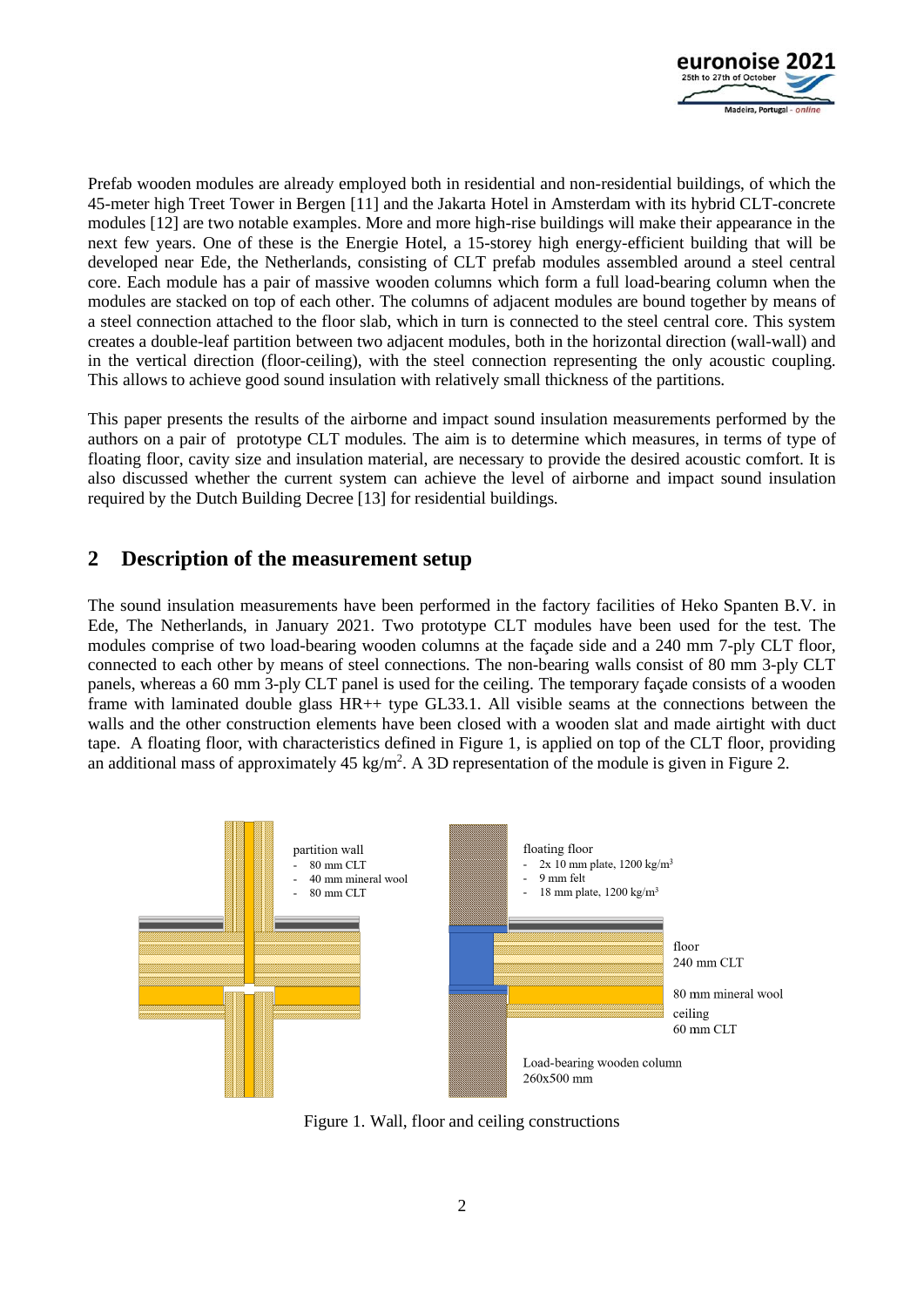



Figure 2. A 3D representation of the CLT prototype module (with adjacent elements)

The two prototype modules have been tested in the vertical arrangement as well as in the horizontal arrangement, as shown in Figure 3. In the vertical arrangement, the connection is made by placing the floor steel elements of the top module on the steel plates on top of the columns of the bottom module. The cavity of approximately 80 mm that is formed between the floor and the ceiling is filled with mineral wool, with the wool along the edges being more compressed than the insulation material in the center of the ceiling panel. Two modules in the horizontal arrangement also form a cavity of approximately 40 mm, which is also filled with mineral wool. In this case, mineral wool mats have been attached to the outer side of the wall of one of the two modules. The connections between the adjacent modules is made by means of a steel plate. Figure 4 shows the floor steel element and the steel connection plates.



Figure 3. The CLT modules in the vertical arrangement (left) and in the horizontal arrangement (right).



Figure 4. The floor steel element (left) and the steel connection plates (right).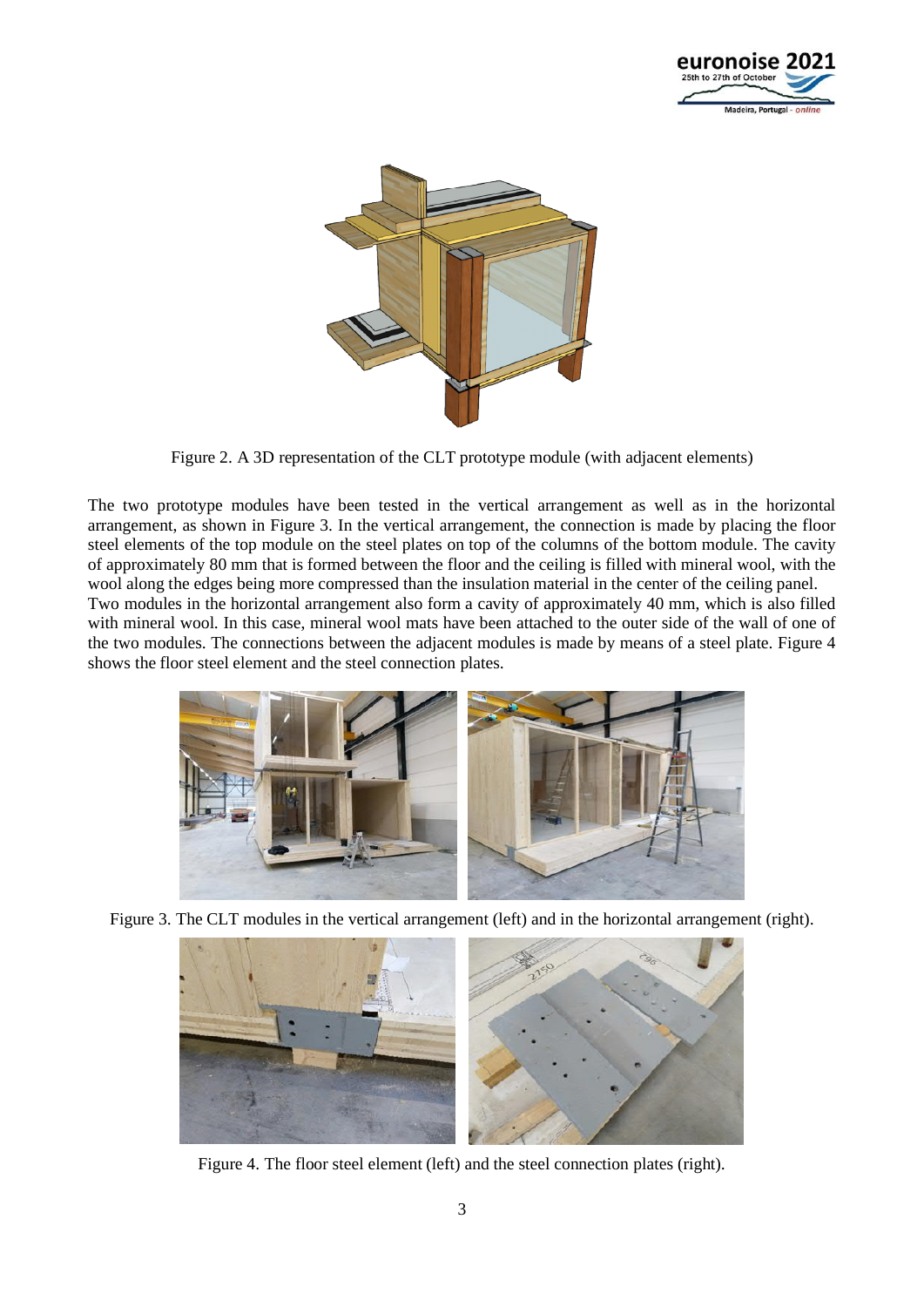

The measuring equipment used for the measurements is reported in Table 1.

| <b>Device</b>                | <b>Manufacturer</b> | Model        |
|------------------------------|---------------------|--------------|
| Sound level meter (2 pieces) | Brüel & Kjær        | 2250 en 2260 |
| Loudspeaker/power amplifier  | Brüel & Kjær        | 4292-L/2734  |
| Tapping Machine              | Norsonic            | Nor277       |

|  | Table 1. Measurement equipment. |  |
|--|---------------------------------|--|
|--|---------------------------------|--|

### **3 Measurement results**

The measurements were carried out in one-third-octave bands in accordance with the ISO 16283 [14,15]. Use was also made of the ISO 717 [16,17] and the NEN 5077 [18] for the calculation of the single-number ratings. Reverberation time and background noise measurements were also carried out. The average reverberation time measured at 6 different positions inside the module is given in Figure 5, where a large variation can be noticed in the low frequencies below 100 Hz and, to a smaller extent, between 200 Hz and 500 Hz.



Figure 5. Reverberation time averaged from 6 source-receiver positions

The sound insulation measurements are assessed with the single-number ratings in use in the Dutch standards [18] and in the Dutch Building Decree [13]. For the airborne sound insulation, the following ratings are calculated, both for the standard range  $100 \text{ Hz} - 3.15 \text{ kHz}$  and the extended range  $50 \text{ Hz} - 5 \text{ kHz}$ :

- the A-weighted airborne sound level difference  $D_{nT;A}$  defined as the weighted standardized level difference  $D_{nT; w}$  + C, where C is the adaptation term from Spectrum No.1 in ISO 717-1 [16];
- the Characteristic weighted standardized level difference  $D_{nT;A;k}$  defined in the NEN 5077 [18] as

$$
D_{nT; A; k} = D_{nT; A} - 10 \log \left( \frac{0.16 \, V}{T_0 \, S} \right) \tag{1}
$$

with *V* the volume of the receiving space (approx. 39  $m<sup>3</sup>$ ), *S* the surface of the separating element (approx. 15 m<sup>2</sup> for both arrangements), and  $T_0 = 0.5$  s the reference reverberation time. In these tests, the  $D_{nT;A;k}$  is 1 dB higher than the A-weighted airborne sound level difference  $D_{nT;A}$ .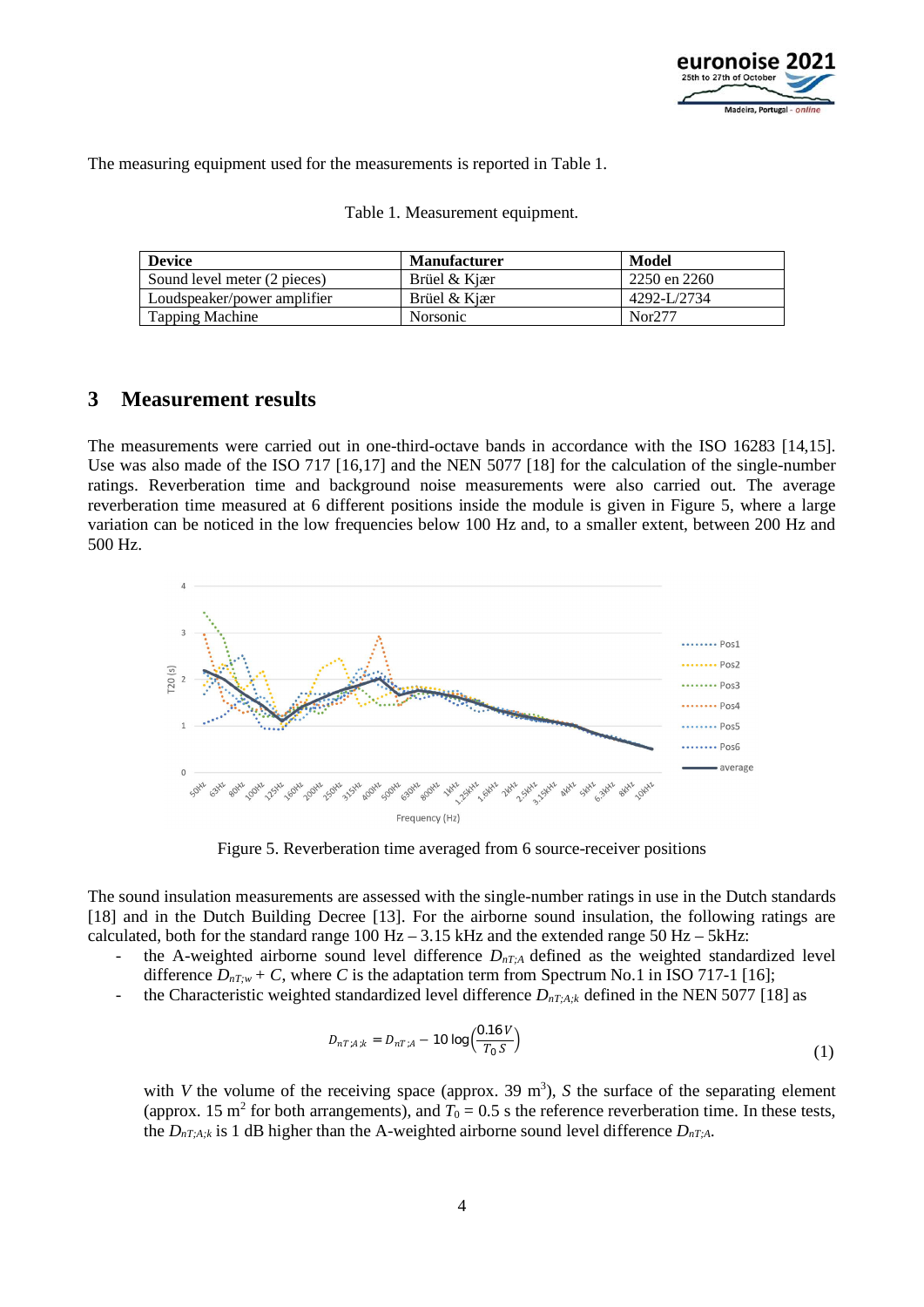

For the impact sound insulation, the following ratings are calculated for the range  $100$  Hz –  $3.15$  kHz:

- the weighted standardized impact sound pressure level  $L_{nT,w}$  defined in ISO 717-2 [17].
- the A-weighted impact sound level  $L_{nT,A}$  defined in the NEN 5077 [18] as

$$
L_{nT;A} = 10 \log \sum_{i=1}^{N} 10^{L_{nT,i}/10} - 15
$$
 (2)

with  $L_{nT,i}$  the standardized impact sound pressure level at third-octave-band *i* and  $N = 16$ .

#### **3.1 Measurement results for the vertical arrangement**

The measured airborne sound insulation of the vertical arrangement is given on the left side of Figure 6 in terms of standardized level difference  $D_{nT}$ . The results are given for both upward (sound source in the bottom module) and downward (sound source in the top module) directions. For the upward direction, measurements have been performed also without the mineral wool in the cavity, except around the edges.

The measured impact sound insulation of the vertical arrangement is given on the right side of Figure 6 in terms of standardized impact sound pressure level  $L_{nT}$ . The results are given for the standard configuration as well as without the mineral wool in the cavity, except around the edges. In addition, measurements have been performed with a different type of floating floor, comprising of two 18 mm plates (>1200 kg/m<sup>3</sup>) separated by a 20 mm dense mineral wool layer (the floating floor was replaced only at the measuring locations). The tapping machine was placed in the top module.



Figure 6. Measured airborne (left) and impact (right) sound insulation for the vertical arrangement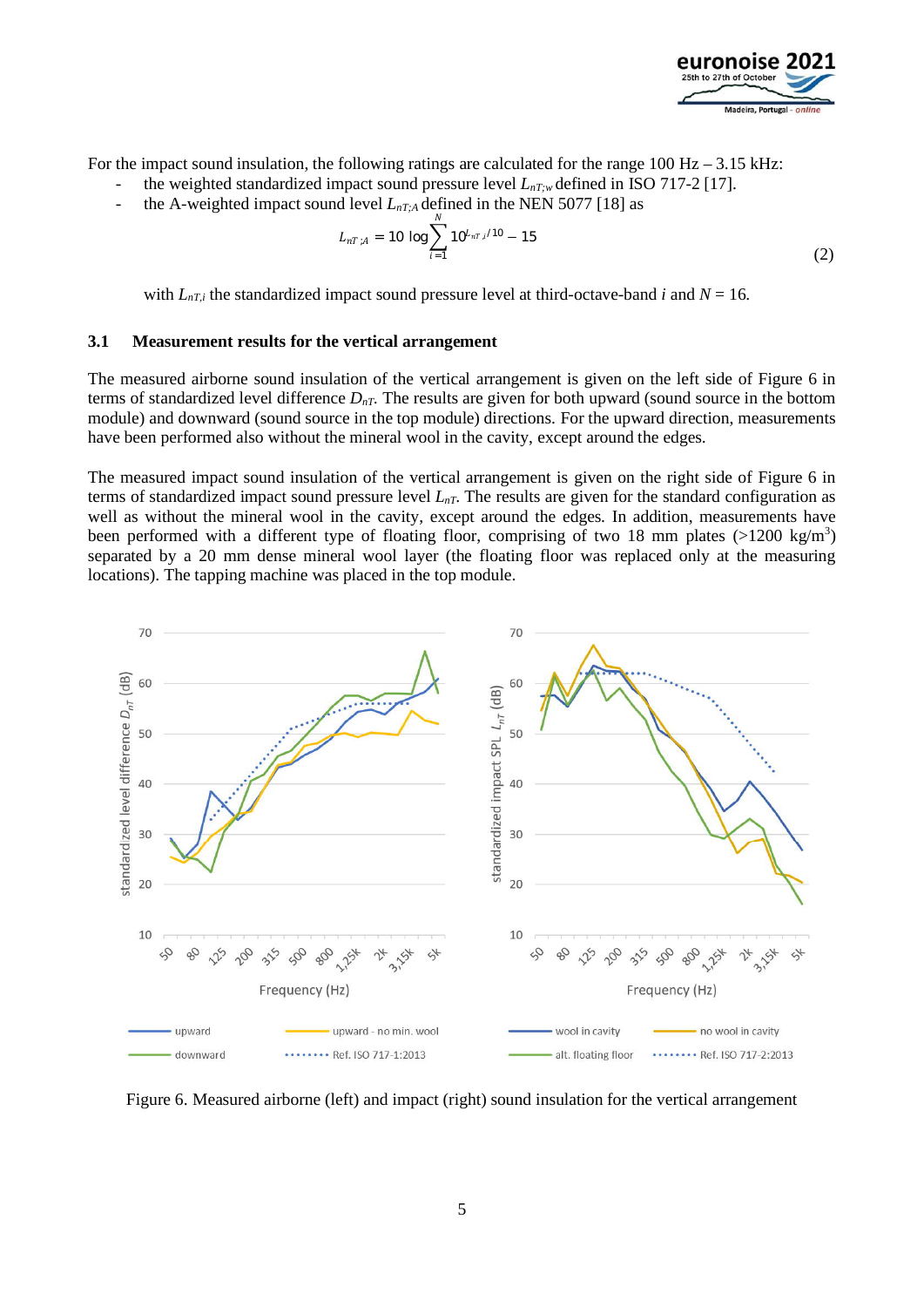

Table 2 below shows the single-number ratings for airborne and impact sound insulation in the vertical arrangement. The  $D_{nT;A;k}$  is 1 dB higher than the A-weighted airborne sound level difference  $D_{nT;A}$ .

|   | description                            | $D_{nT;A} [dB]$<br>100-3150 Hz | $D_{nT;A} [dB]$<br>50-5000 Hz | $L_{nT;w}[dB]$<br>100-3150 Hz | $L_{nT;A} [dB]$<br>100-3150 Hz |
|---|----------------------------------------|--------------------------------|-------------------------------|-------------------------------|--------------------------------|
|   | Upwards, with mineral wool in cavity   | 48                             | 48                            |                               |                                |
|   | As 1, without mineral wool in cavity   |                                | 46                            |                               |                                |
|   | Downwards, with mineral wool in cavity | 48                             | 47                            |                               |                                |
| 4 | Downwards, with mineral wool in cavity |                                |                               | 54                            | 54                             |
|   | As 4, without mineral wool in cavity   |                                |                               | 55                            | 56                             |
|   | As 5, with alternative floating floor  |                                |                               |                               | 52                             |

Table 2. Single-number ratings for airborne and impact sound insulation in the vertical arrangement

#### **3.2 Measurement results for the horizontal arrangement**

The measured airborne sound insulation of the horizontal arrangement is given on the left side of Figure 7 in terms of standardized level difference  $D_{nT}$ . The results are given for the standard configuration as well as without the mineral wool in the cavity, except around the edges. Measurements have been performed also for an increased cavity of approximately 60 mm, without the mineral wool in the cavity except around the edges.

The measured impact sound insulation of the horizontal arrangement is given on the right side of Figure 7 in terms of standardized impact sound pressure level  $L_{nT}$ . The results are given for the standard configuration as well as without the mineral wool in the cavity, except around the edges. In addition, measurements have been performed for an increased cavity of approximately 60 mm, without the mineral wool in the cavity except around the edges.



Figure 7. Measured airborne (left) and impact (right) sound insulation for the horizontal arrangement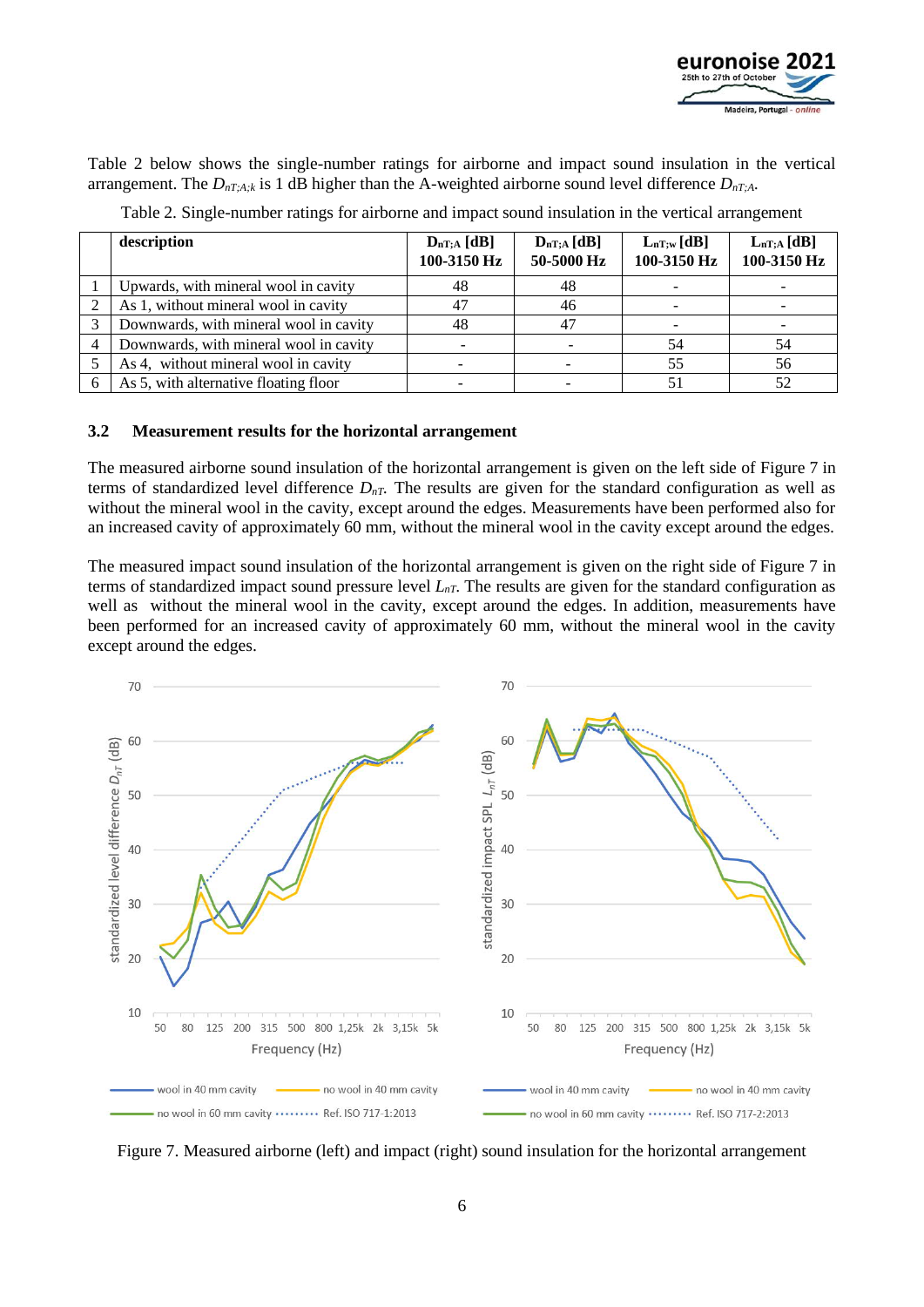

| description                                 | $D_{nT;A} [dB]$<br>100-3150 Hz | $D_{nT;A} [dB]$<br>50-5000 Hz | $L_{nT;w}$ [dB]<br>100-3150 Hz | $L_{nT;A} [dB]$<br>100-3150 Hz |
|---------------------------------------------|--------------------------------|-------------------------------|--------------------------------|--------------------------------|
| Standard, with mineral wool in 40 mm cavity | 42                             | 42                            |                                | 54                             |
| As 1, without mineral wool in 40 mm cavity  | 38                             | 39                            |                                | 56                             |
| As 2, without mineral wool in 60 mm cavity  | 40                             | 41                            |                                |                                |

Table 3. Single-number ratings for airborne and impact sound insulation in the horizontal arrangement

### **4 Discussion**

The modules are originally intended to be used as a hotel function. Even though no requirement is generally set by law for sound insulation in a hotel, the acoustic comfort of the guests is very important. This means that the speech and noise produced by other guests in the next room or the noise of footsteps in the room above should be sufficiently attenuated not to create a disturbance.

#### **4.1 Vertical arrangement**

Measurement results in the vertical arrangement given in Figure 6 show the positive effect of adding mineral wool in the cavity created by the floor and the ceiling CLT panels. This effect is more visible in the low frequency region of the cavity resonances and in the higher frequencies. To be noticed is the difference in sound insulation performance between the *upwards* and *downwards* setup. Even though the  $D_{nT}$ <sup>*A*</sup> values are the same, the sound insulation curves present quite some differences. These are likely due to the large difference in weight and stiffness of the floor and ceiling panels (and partially to the large reverberation time variations at low frequencies). Also noticeable is the relatively large effect of replacing 9 mm felt with 20 mm mineral wool as the resilient layer of the dry floating floor, with an improvement of 4 dB in the standardized impact sound pressure level.

From the measurement results in the vertical arrangement it can be concluded that the ceiling-floor system of the prototype modules reaches a good level of airborne and impact sound insulation thanks to a total mass of around 200 kg/m<sup>2</sup> and the combination of mineral wool in the cavity and as the resilient layer of the dry floating floor. From the graph no evident negative influence of flanking noise through the steel elements is noticed.

#### **4.2 Horizontal arrangement**

Measurement results in the vertical arrangement given in Figure 7 show a more complex behavior of the airborne sound insulation at low and mid frequencies. The reason is likely due to the low weight of the 80 mm wall CLT panels, which results in a relatively low sound insulation below 250 Hz. The degraded performance below 100 Hz for the configuration with mineral wool in the cavity is probably a result of the high degree of compression of the wool mats. The left graph also shows a 2 dB increase in airborne sound insulation over the whole frequency spectrum as a result of the slight increase of the distance between the modules. Regarding the impact sound insulation in the horizontal arrangement, a small positive effect of an increase of the distance between walls and the use of mineral wool within can be seen in the right graph of Figure 7.

From the measurement results in the vertical arrangement it can be concluded that the wall-wall system of the prototype modules is capable of reaching a good level of airborne and impact sound insulation with a rather small total thickness and without lining. It is, however, acknowledged that the total weight of the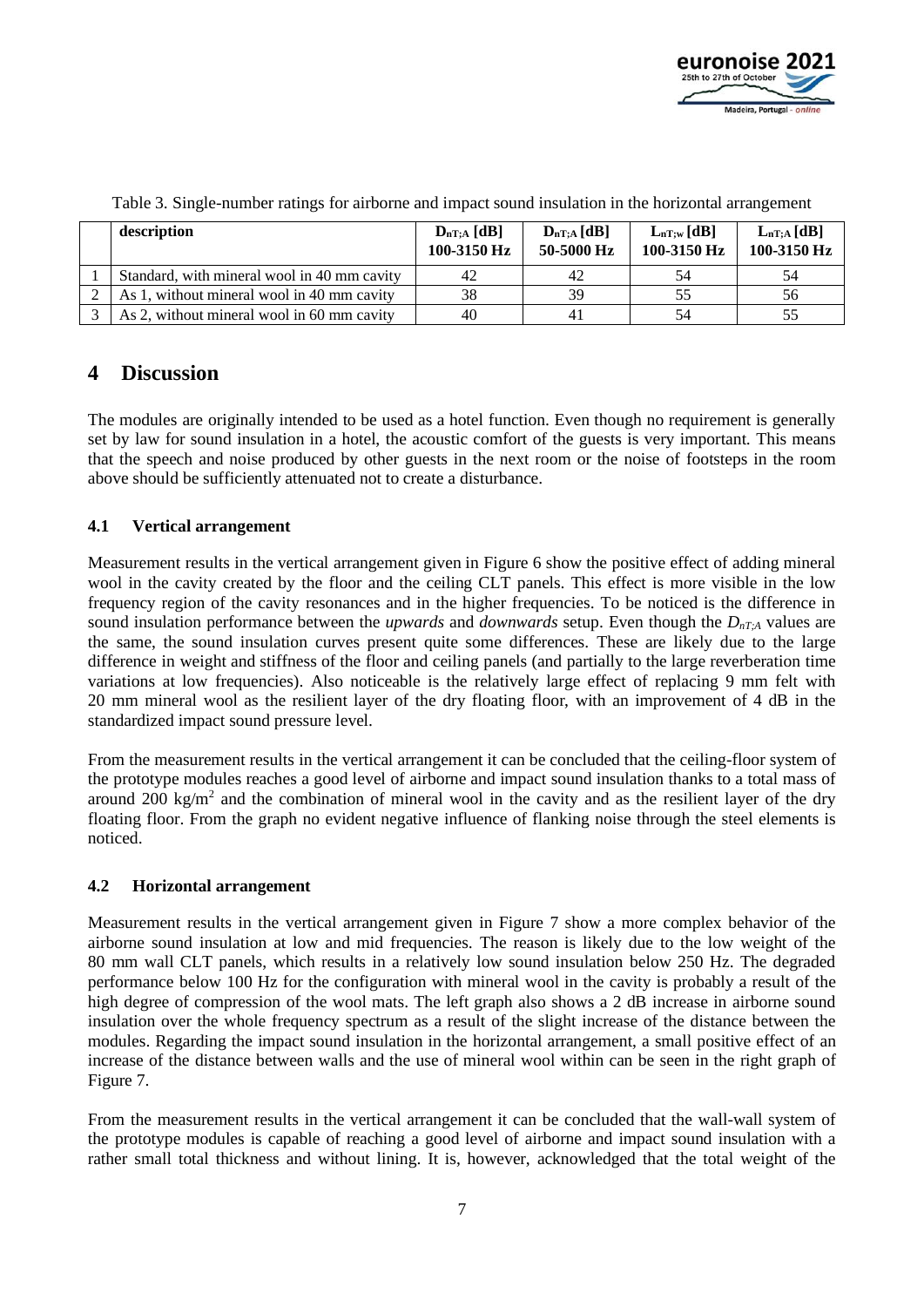

partition wall is not sufficient to provide the right level of acoustic comfort against speech and other noises that may occur in a hotel room, for which additional measures are suggested (see the following paragraph). From the graph is difficult to distinguish any influence of flanking noise through the steel elements. Measurements obtained with an accelerometer suggest that the transmission through the columns and the steel connections provide good dampening except at low frequencies (between 50 Hz to 80 Hz). This aspect is left for future investigation.

#### **4.3 Possible use in buildings with residential function**

Given the increasing housing demand in The Netherlands, it is here discussed whether the CLT modules under study could be used in residential buildings. The Dutch Building Decree [12] states well-defined acoustic requirements for new buildings, given in Table 4. Requirements are given for residential spaces, such as partitions between two apartments, and non-residential spaces within a residential building, such as corridors. In addition, less stringent requirements (with a difference of 10 dB) are given for residential buildings intended for a time-limited use (up to 15 years).

|                        | $D_{nT;A;k}$ [dB] |                 | $L_{nT;A}$ [dB <sup>1</sup> |           |  |
|------------------------|-------------------|-----------------|-----------------------------|-----------|--|
| Bouwbesluit (2012)     | residential       | non-residential | residential                 |           |  |
|                        | spaces            | spaces          | spaces                      | spaces    |  |
| New construction       | = 52              | > 47            | ≤ 54                        | ≤ 59      |  |
| Femporary construction | - 42              | $\geq$ 37       | ≤ 64                        | $\leq 69$ |  |

Table 4. Requirements for airborne and impact sound insulation in the Dutch Building Decree (2012)

From the comparison of Table 4 with Table 2 and Table 3, it is concluded that, in order to be able to use these modules in new constructions with residential function, some additional measures are required, especially in the wall-wall system. The current setup of these modules could be used for temporary buildings with a maximum lifespan of 15 year.

From the measured situation in the vertical arrangement, a characteristic weighted standardized level difference  $(D_{nT,A,k})$  of 49 dB and an A-weighted impact sound level  $(L_{nT,A})$  of 54 dB are calculated. The airborne sound insulation requirements for a residential function are not met. Possible solutions are the use of a thicker ceiling panel and a slightly larger cavity. A suspended sound absorbing ceiling is also an option.

From the measured situation in the horizontal arrangement, a characteristic weighted standardized level difference  $(D_{nT;A,k})$  of 42 dB and an A-weighted impact sound level  $(L_{nT;A})$  of 54 dB are calculated. The airborne sound insulation requirements for a residential function are not met. In this case, more drastic measures are necessary. Given the insufficient performance of the wall at low frequencies, both weight and thickness must be increased. It is expected, however, that a double-leaf wall with reasonable dimensions without any lining will not achieve the required sound insulation. Therefore, the use of a timber or metal frame construction with heavy plating is most likely required. It is also possible that, to achieve high sound insulation, a resilient layer should be added at the point of connection of the steel elements. This is left for future research.

In order to use the modules in residential buildings and to achieve a satisfying level of acoustic comfort, it is also important to consider sound insulation at frequencies below 100 Hz, which is known to be prone to large variations [10,19]. In the fully assembled situation, other aspects should be taken into consideration, such as the flanking transmission path through the connections of the modules with the central steel core, which was not present in the measured situation, and the higher load in the vertical direction, which may present small variations in the sound insulation curves compared to the measured situation with only two modules.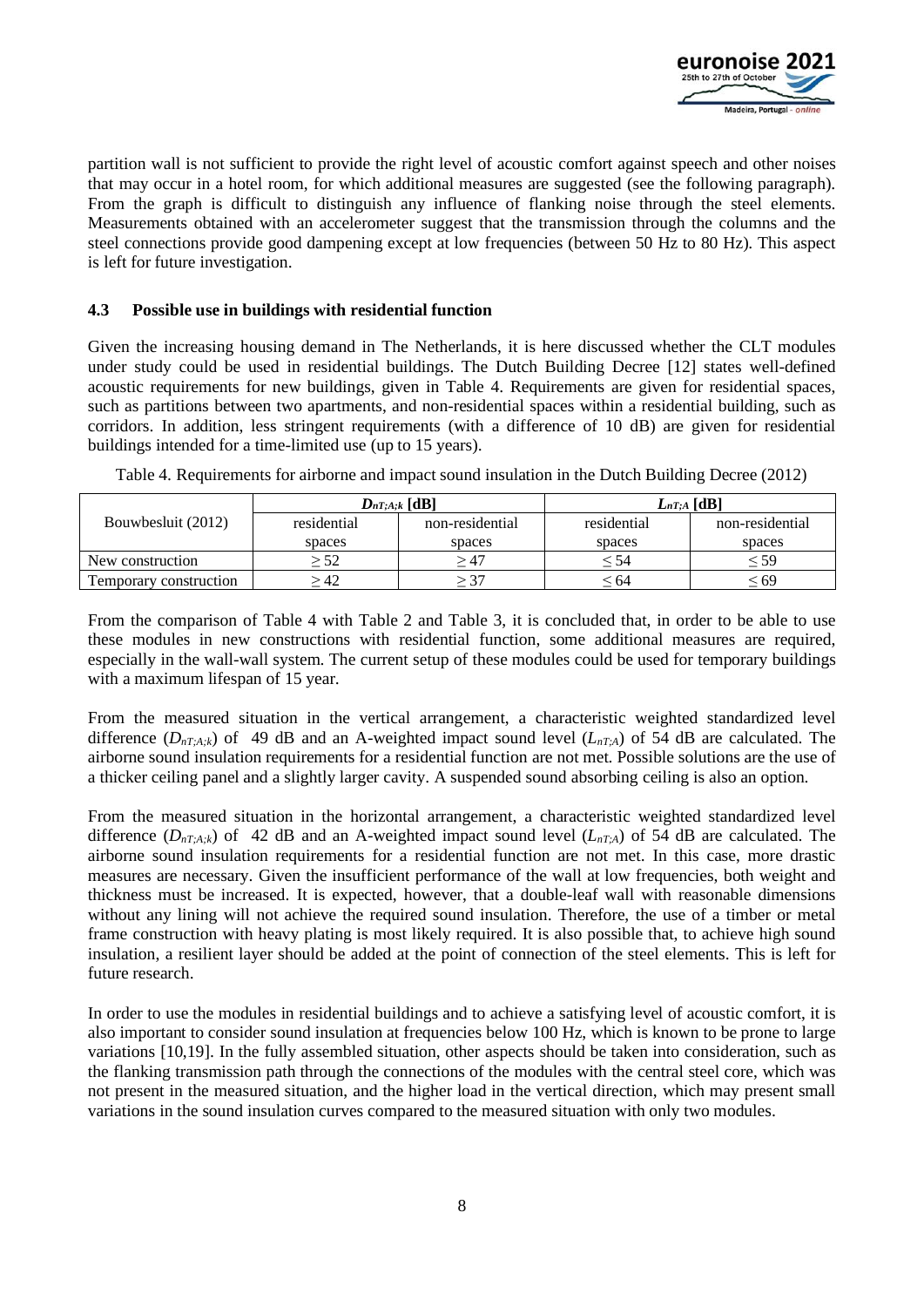

# **5 Conclusions**

In this paper, the results of sound insulation measurements performed on a pair of CLT prototype modules have been shown. These modules use a novel connection system which create a load-bearing columns when modules are stacked on top of each other by means of steel connectors embedded in the CLT floor panel. Such a system creates a double-leaf partition between two adjacent modules, both in the horizontal direction (wall-wall) and in the vertical direction (floor-ceiling), with the steel connection representing the only acoustic coupling. Airborne and impact sound insulation measurements in both directions have shown that the current prototype is providing good levels of sound insulation in the vertical direction and an average performance in the horizontal direction. It was also discussed whether the current system can achieve the level of airborne and impact sound insulation required by the Dutch Building Decree (2012) for residential buildings. Measurement results have shown that limited additional measures are necessary for the floorceiling system, whereas more drastic measures are needed for the wall-wall partitions.

### **Acknowledgements**

The authors would like to thank Heko Spanten B.V. (Ede, The Netherlands) for preparing the *HoutKern* prototype CLT prefab modules and for the assistance during the measurement campaign, and the Noordereng Groep for the support.

### **6 References**

- [1] Di Bella, A., and Mitrovic, M., "Acoustic Characteristics of Cross-Laminated Timber Systems," *Sustainability 12.14,* 2020, p. 5612.
- [2] Loss, C., and Davison, B., "Innovative composite steel-timber floors with prefabricated modular components." *Engineering structures 132*, 2017, p. 695-713.
- [3] Loss, C., Piazza M., and Zandonini, R., "Connections for steel–timber hybrid prefabricated buildings. Part II: Innovative modular structures," *Construction and Building Materials 122,* 2016, pp. 796-808.
- [4] Van De Kuilen, J., Ceccotti, A., Xia, Z., and He, M., "Very tall wooden buildings with Cross Laminated Timber," *Procedia Eng. ,* pp. 1621-1628, 2011.
- [5] Lehmann, S., "Low carbon construction systems using prefabricated engineered solid wood panels for urban infill to significantly reduce greenhouse gas emissions," *Sustain. Cities Soc.,* vol. 6, 2013, pp. 57- 67.
- [6] Ferdous, W., Bai, Y., Ngo, T. D., Manalo, A., and Mendis, P., "New advancements, challenges and opportunities of multi-storey modular buildings–A state-of-the-art review," *Engineering Structures 183,* 2019, pp. 883-893.
- [7] Dodoo, A, Gustavsson L., and Sathre R., "Lifecycle carbon implications of conventional and lowenergy multi-storey timber building systems," *Energy and Buildings 82,* 2014, pp. 194-210.
- [8] Rijksoverheid, "Staat van de woningmarkt 2020," 15/06/2020. [Online]. Available: https://www.rijksoverheid.nl/actueel/nieuws/2020/06/15/staat-van-de-woningmarkt-2020.
- [9] Rijksoverheid, "Kabinet kiest voor verantwoorde inzet biogrondstoffen," 16/10/2020. [Online]. Available: https://www.rijksoverheid.nl/actueel/nieuws/2020/10/16/kabinet-kiest-voor-verantwoordeinzet-biogrondstoffen.
- [10] Öqvist, R., Ljunggren, F., and Ågren., A., "On the uncertainty of building acoustic measurements–Case study of a cross-laminated timber construction," *Applied Acoustics 73.9*, 2012, pp. 904-912.